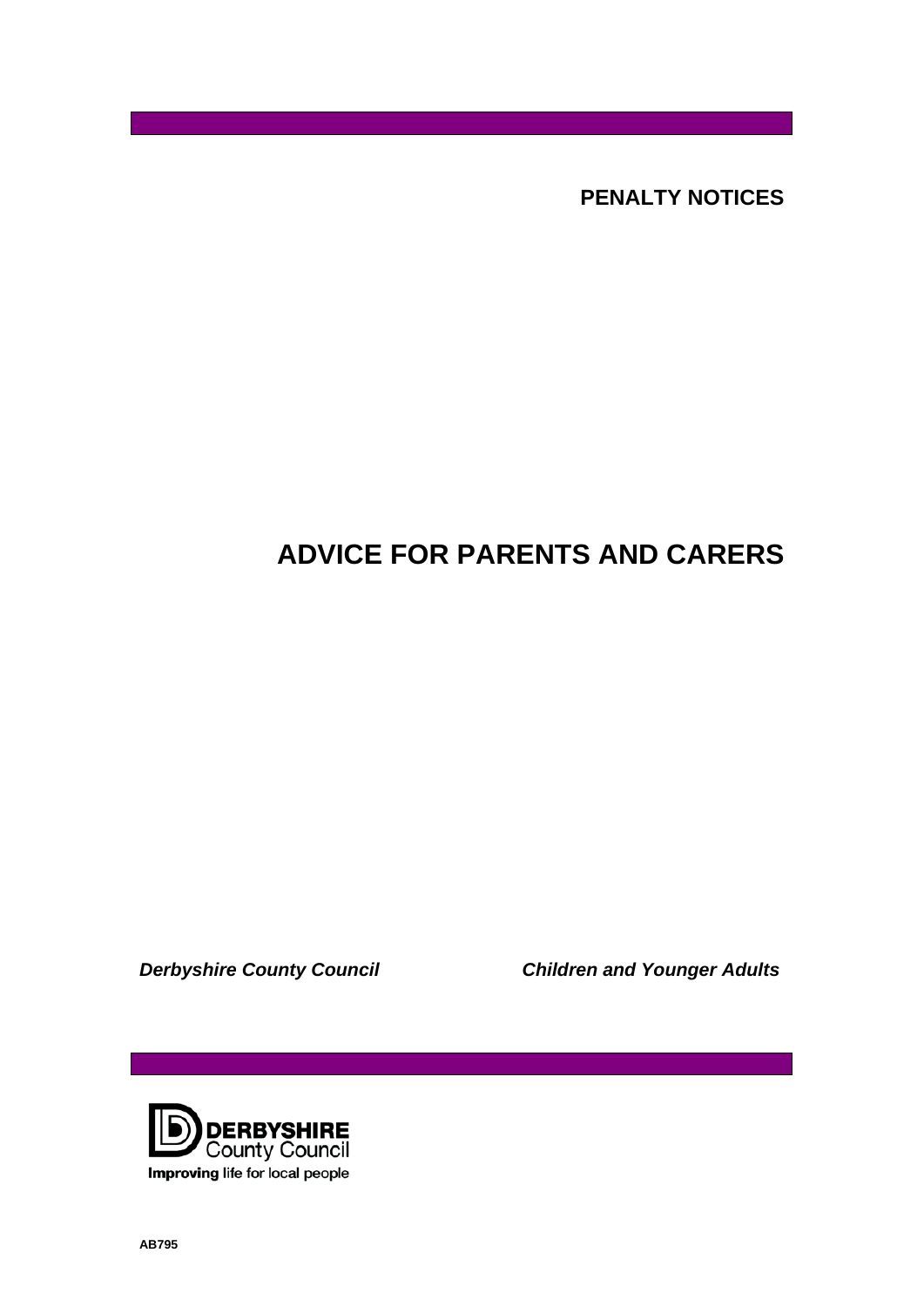## **ADVICE FOR PARENTS AND CARERS**

## **What is the Anti-Social Behaviour Act 2003?**

The Act gives powers to local authorities, schools and the police to issue penalty notices to parents or carers for their child's non-attendance at school.

## **Why have penalty notices been introduced**?

Reducing absence from school is very important. This is because missing school can damage children's achievements, disrupt the school's routines and affect other children's learning. It can also leave children at risk of anti-social behaviour and youth crime. Above all, missing out on the opportunities provided in school can have a long-term effect on children's chances in life.

## **What are my responsibilities as a parent**?

You have a legal duty to ensure that your child receives full-time education<sup>1</sup>. Unless you can show that you are providing this yourself, you must ensure that your child attends school regularly and on time. You will be committing an offence, therefore, if your child fails to attend regularly and punctually and the school has not given permission for the absence or late arrival.

## *Remember - only your child's school can authorise absence or late arrival***.**

If you fail to make sure that your child attends regularly and punctually, you may be prosecuted in court. The penalties are severe and, in serious cases, may result in a prison sentence.

# **What is a penalty notice**?

A penalty notice is an alternative to prosecution. It requires the parent to pay a fixed amount as a fine for their child's non-attendance and avoids court proceedings. It is intended to secure better attendance without taking legal action through the courts.

# **What are the penalty costs**?

The fine is £120 to be paid within 28 days. The 28 days starts two days after the date of issue as shown on the notice. If the fine is paid within 21 days, payment reduces to £60.

## **PLEASE BE AWARE when two parents/carers are issued with a penalty notice for the same child both penalty notices must be paid. The fine will apply to each parent for each child who fails to attend regularly and punctually.**

For example, in a family where there are two parents who fail to ensure proper attendance of their child, the fine would be £120 for each parent.

<sup>1</sup> The law states that education must be *"efficient, full-time and suitable to the child's age, ability, aptitude and to any special educational needs the child may have either by regular attendance at school or otherwise (Section 7 of the Education Act 1996)"*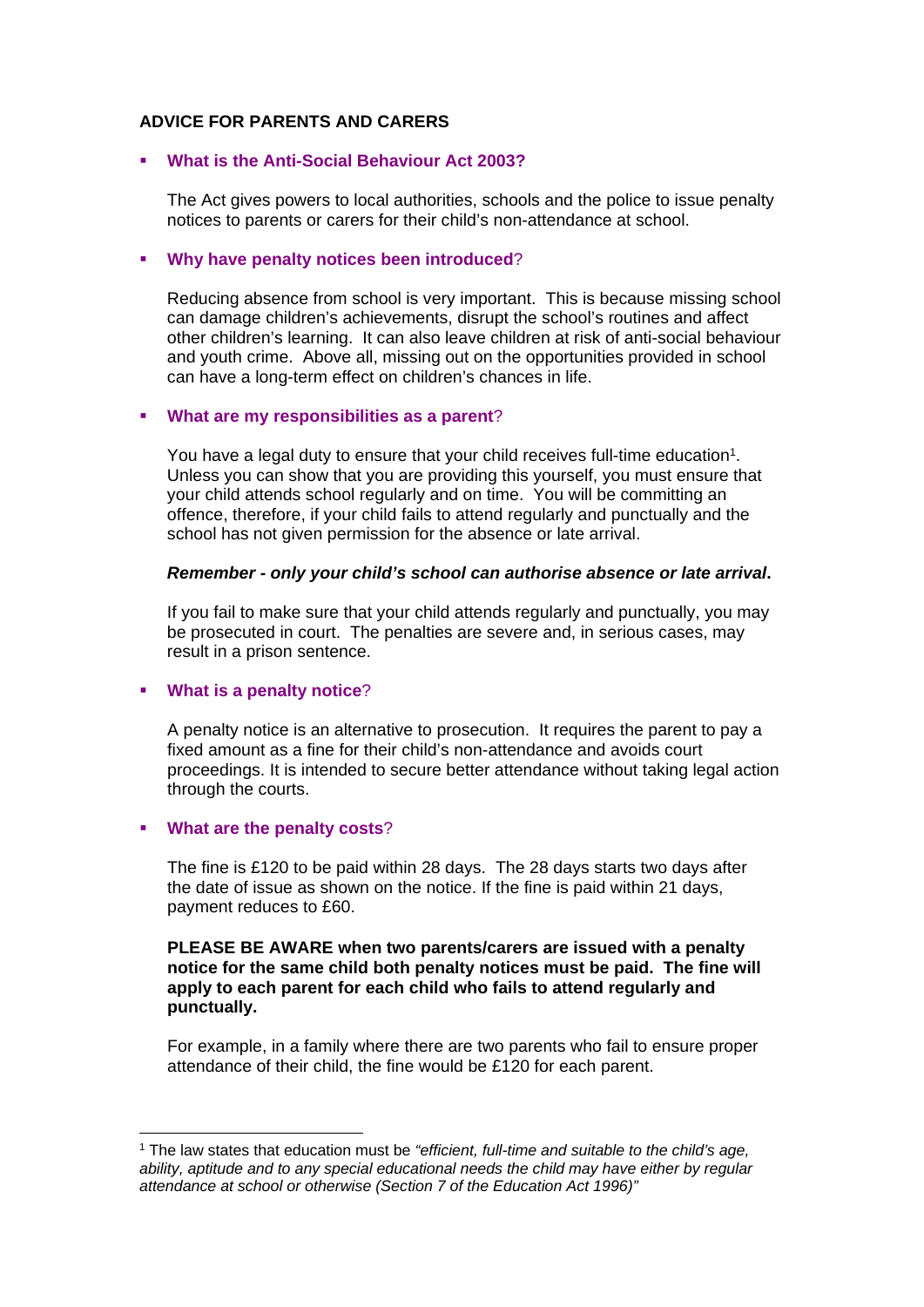## **Who is counted as the parent responsible for ensuring attendance?**

The law defines a parent as:

- Any natural parent, whether married or not
- Any parent who, even if not married, has responsibility as a parent
- Any person who, although not a natural parent, has care of a child or young person

Having care of a child or young person means that if the child or young person lives with you and is cared for by you then you will be regarded as the parent irrespective of what your relationship is with the child.

#### **How are they issued?**

A penalty notice will normally be sent by first class post to your home.

## **When are they used**?

Penalty notices can be used in a wide range of situations, including but not limited to circumstances:

- Where it is clear that parents fail to ensure their child attends school regularly and on time
- Where parents take their child on holiday during term-time without the written permission of the headteacher.

## **Is a warning given?**

A formal written warning will usually be given in the first circumstance, but there will be certain circumstances where you will not be given a formal written warning. For example, if you have taken your child on holiday in term-time without the authorisation of the headteacher.

## **What happens if I receive a warning letter?**

The warning letter will tell you how many school sessions your child has missed and give you a minimum of 15 school days to improve your child's attendance. If there is no significant improvement, a penalty notice will be issued.

We never take such action lightly and would prefer to work with parents or carers to improve attendance without having to enforce it. However, we will use these powers to ensure that your child attends school.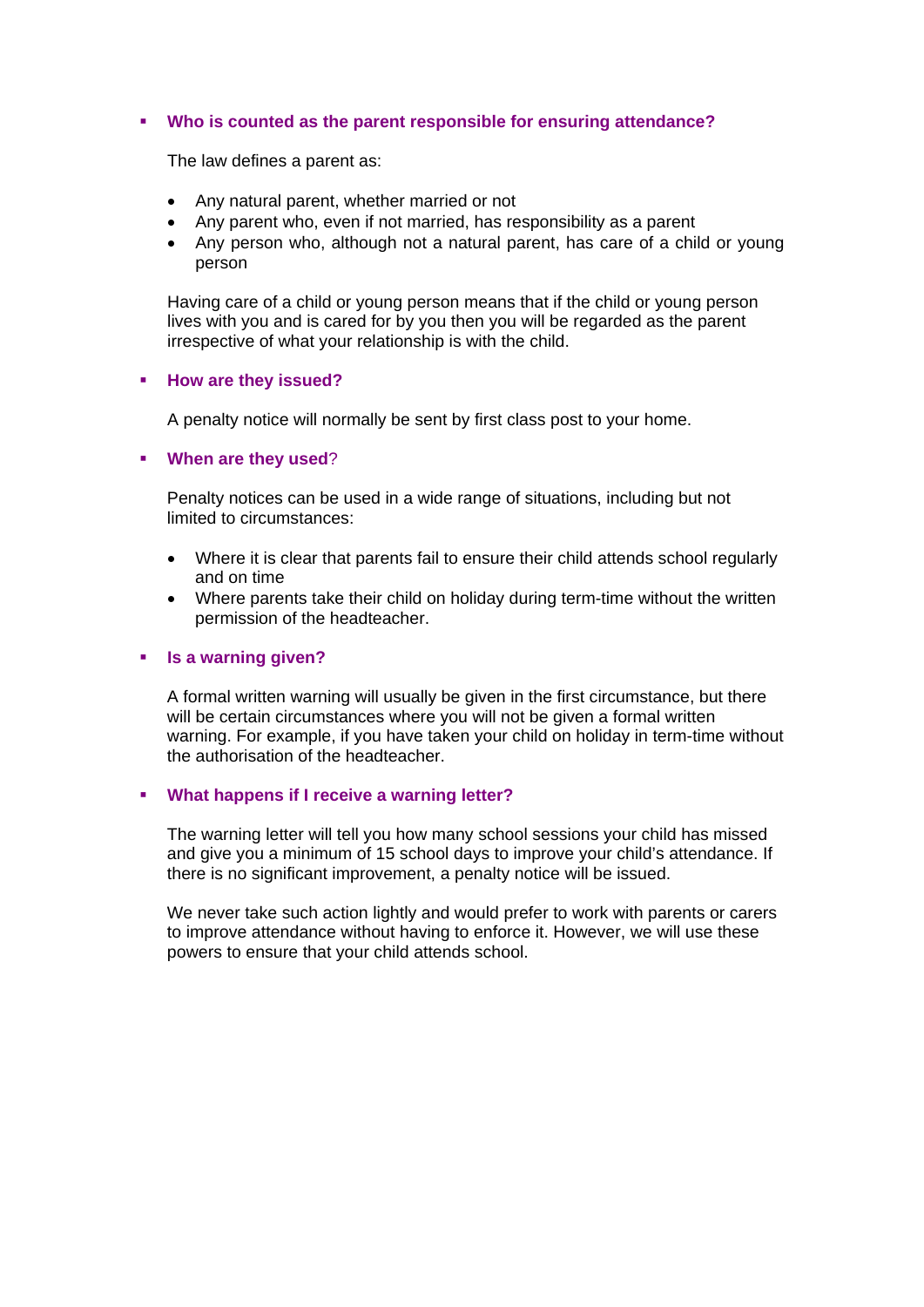## **What does the law say regarding holidays in term-time?**

The law makes it clear that the headteacher should not grant approval for any leave of absence during term-time, including holidays, unless there are exceptional circumstances. ²

Parents are not entitled to take their children on holiday in term-time. Such holidays can only be taken with the written approval of the headteacher. Each case will be considered on its own merits and the decision of the headteacher is final.

Please remember that holidays taken in term-time without the headteacher's approval may result in:

- Each parent receiving a penalty notice for each child for each period of absence
- A penalty notice will be issued regardless of the child's previous attendance
- A penalty notice will be issued without warning

Taking or allowing your child to take a holiday in term-time without the school's permission is a serious matter. If we find that you have done so, we will not hesitate to issue a penalty notice.

## **Can I appeal?**

There is no right of appeal once a penalty notice has been issued.

We can take back a penalty notice but **only if**:

- It should not have been issued in the first place (for example, if your child was actually at school); or
- It has been issued to the wrong person; or
- It appears to Derbyshire County Council that the notice contains material errors.

If you believe that any of the above circumstances apply, you should contact Derbyshire County Council immediately with evidence to support your view. The contact details will be included in the penalty notice.

# **How do I pay?**

Details of how to pay will be included in the penalty notice. Please remember that there will be no reminder to pay and no opportunity to pay in instalments. Failure to pay within the timescales as specified in the penalty notice will result in prosecution.

# **What happens if I do not pay?**

\_\_\_\_\_\_\_\_\_\_\_\_\_\_\_\_\_\_\_

If you do not pay, the consequences can be very serious. You have up to 28 days from receipt to pay the penalty notice in full. After this time, if it has not been paid, we are required by law to begin proceedings in the magistrates' court for the original offence of poor attendance by your child.

 $2$  The Education (Pupil Registration) (England) (Amendment) Regulations 2013